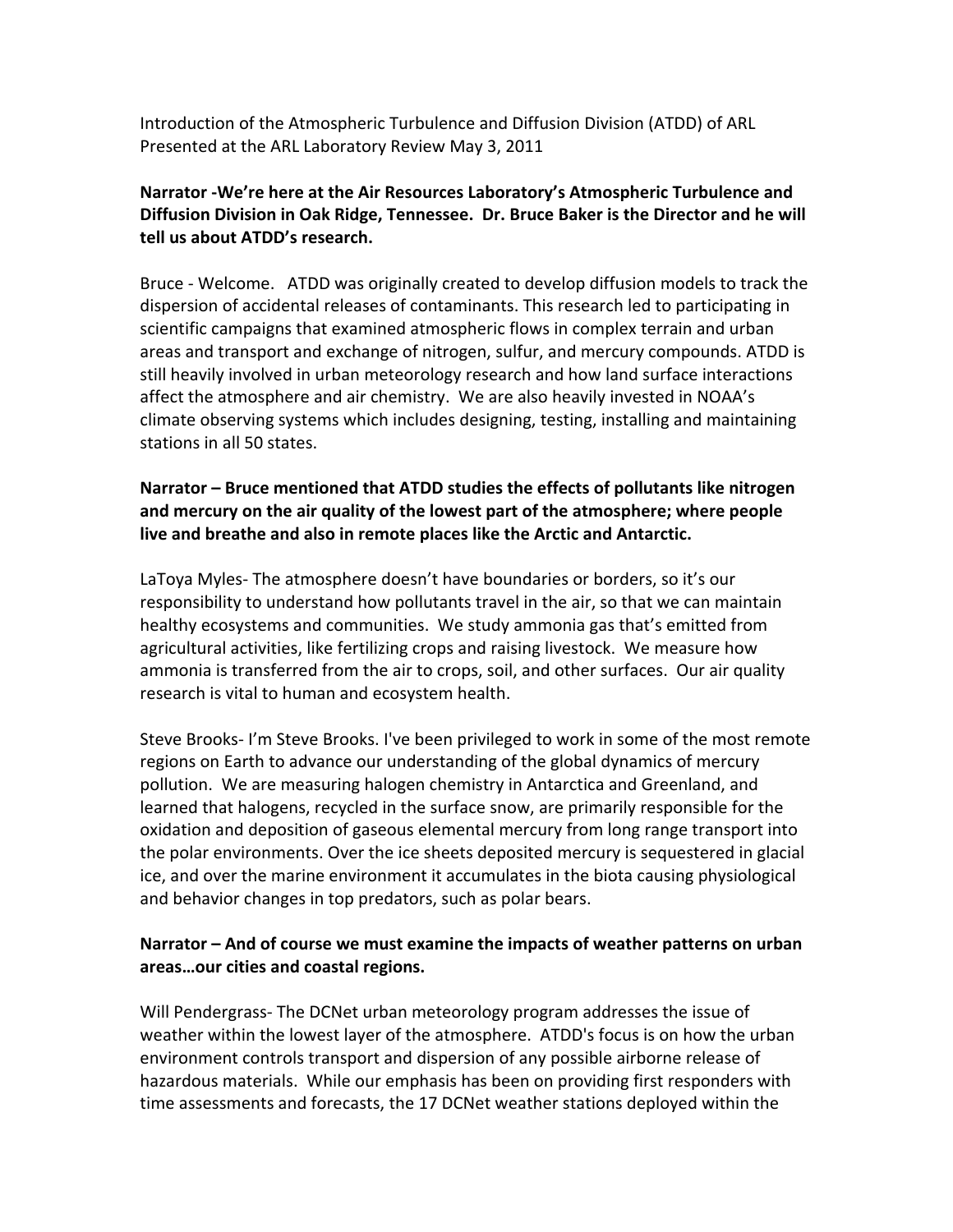National Capital Region have served as a prototype urban testbed providing weather data ranging from Homeland Security applications to Public Health issues to building HVAC controls.

# **Narrator ‐ Fixed weather stations tell only part of the story. To get a complete picture ATDD uses airborne platforms to compare meteorology aloft with ground based measurements.**

Ed Dumas‐ We have a long history using aircraft to make scientific measurements. A collaboration with Harvard University aims to measure fluxes of CO2 and methane from an aircraft over the North Slope of Alaska and Siberia in the summers of 2011 through 2013. Turbulence will be measured using our BAT Probe, which was tested in the Wright Brother's wind tunnel at the Massachusetts Institute of Technology. This test allowed the probe to be calibrated under flight conditions.

Another study in cooperation with the University of Tennessee Space Institute measures the spatial variability of surface temperature around NOAA's Climate Observing Stations. An aircraft has been instrumented to carry an infrared temperature sensor and other spectral instruments to measure incoming and reflected solar radiation. Test flights have been performed over climate observing stations in both Oak Ridge and Crossville, Tennessee.

Dave Senn- Some airborne measurements don't need all the capabilities that an airplane offers. In those cases we turn to balloons. This 90 g (3 oz) package transmits temperature, humidity, and location by radio to a computer on the ground. This information is used to study the planetary boundary layer. The layer of air we live in.

# **Narrator – To fully understand the Earth's climate, we must measure the energy exchange between the atmosphere and the Earth's surface, and study the long term trends in temperature and precipitation.**

Tilden ‐ Our reputation at ATDD for taking high quality observations has made this laboratory a great asset of NOAA. The Climate Reference Networks, tell us with confidence, *how* the climate of the U.S, is changing. The Surface Energy Budget Network, helps explain *why* the regional climates have changed. Understanding these processes and feedbacks are important for predicting future climate and weather and are necessary for managing our fresh water resources. The Climate Networks are designed to provide high quality data to detect and document the climate signal on a national and regional basis. The locations of the sites were meticulously chosen to be in areas that would not be artificially influenced and would accurately represent the area. All of our sensors are calibrated against NIST traceable standards and the primary measurements have triple redundancy to assure confidence and completeness of the data record. We have sustained greater than 99.8% data recovery for the networks.